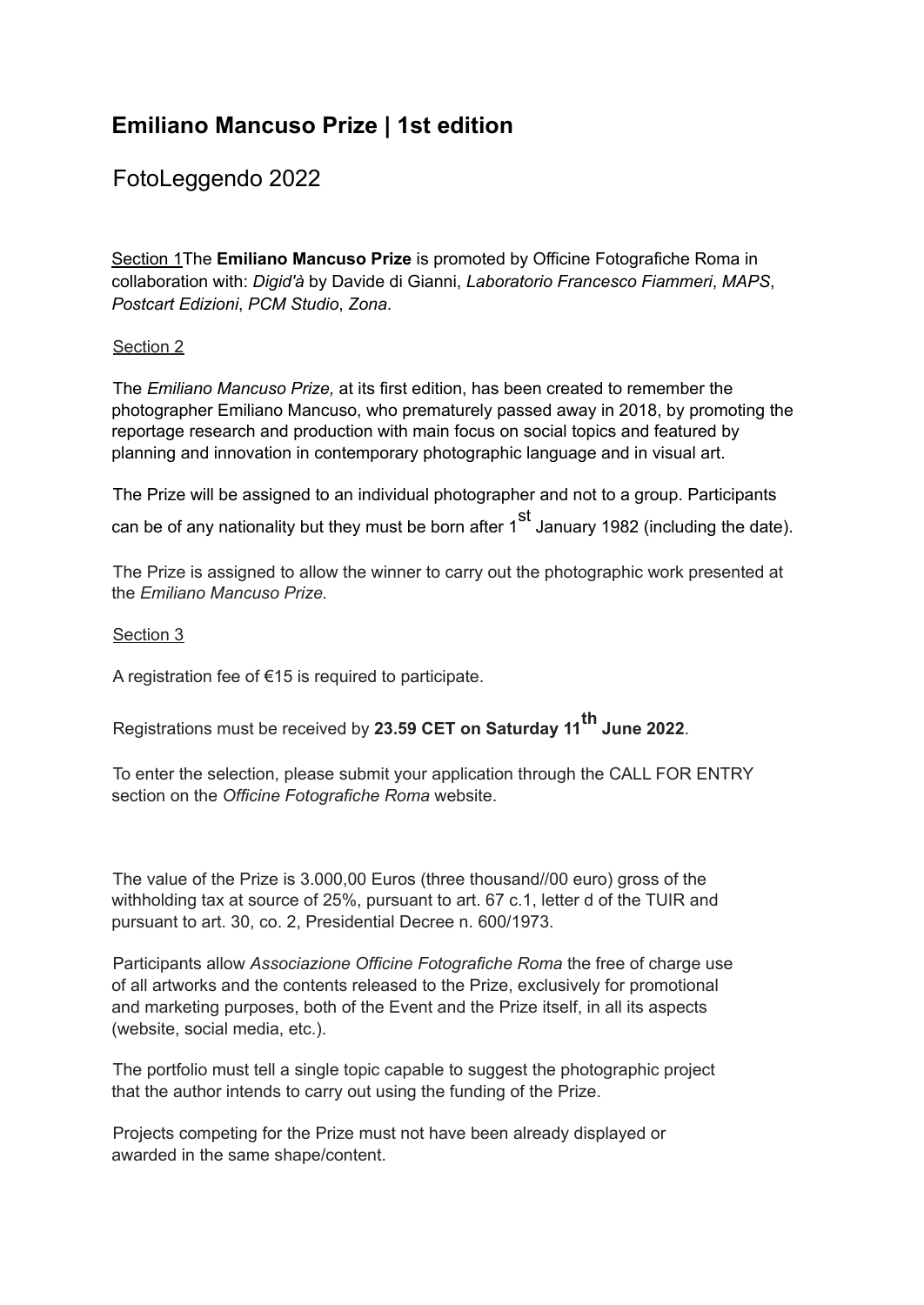The photographic project, once carried out thanks to the Prize's funding, will be displayed in the *Officine Fotografiche Roma* exhibition in June 2023.

The Prize winner will report the wording "Winner of the *Emiliano Mancuso Prize*" when exhibiting his/her own photographic work and in all relevant communication.

Section 4

Required material:

- From 15 to 30 photographs. The files must be named with the surname of the author followed by the first letter of the name and the progressive number of the photograph (for instance: BianchiM\_01.jpg) and inserted with all the relevant documents in a folder named with Surname\_Name in .zip format.

#### Specifications:

- The required format is **.JPG** (TIFF,PSD or Raw files will not be accepted);

- the maximum dimension allowed for the file is 5 MB (long side size: 1500 pixels);

- captions in *File Info;*
- a **written presentation** describing the photographic project to be finalized;
- a brief **biography** of the author;
- **-** this **signed regulation;**
- a **copy** of both the **ID Card** and (tax ID code NIN)

The material must clearly report the candidate's name.

The administrative office reserves the right to postpone the deadline established for this competition.

The *Emiliano Mancuso Prize* administrative office is not anyhow responsible for any unreceived application.

#### Section 5

The final decision, based on a quality evaluation, is unappealable and unquestionable. The jury reserves the right to change terms and conditions and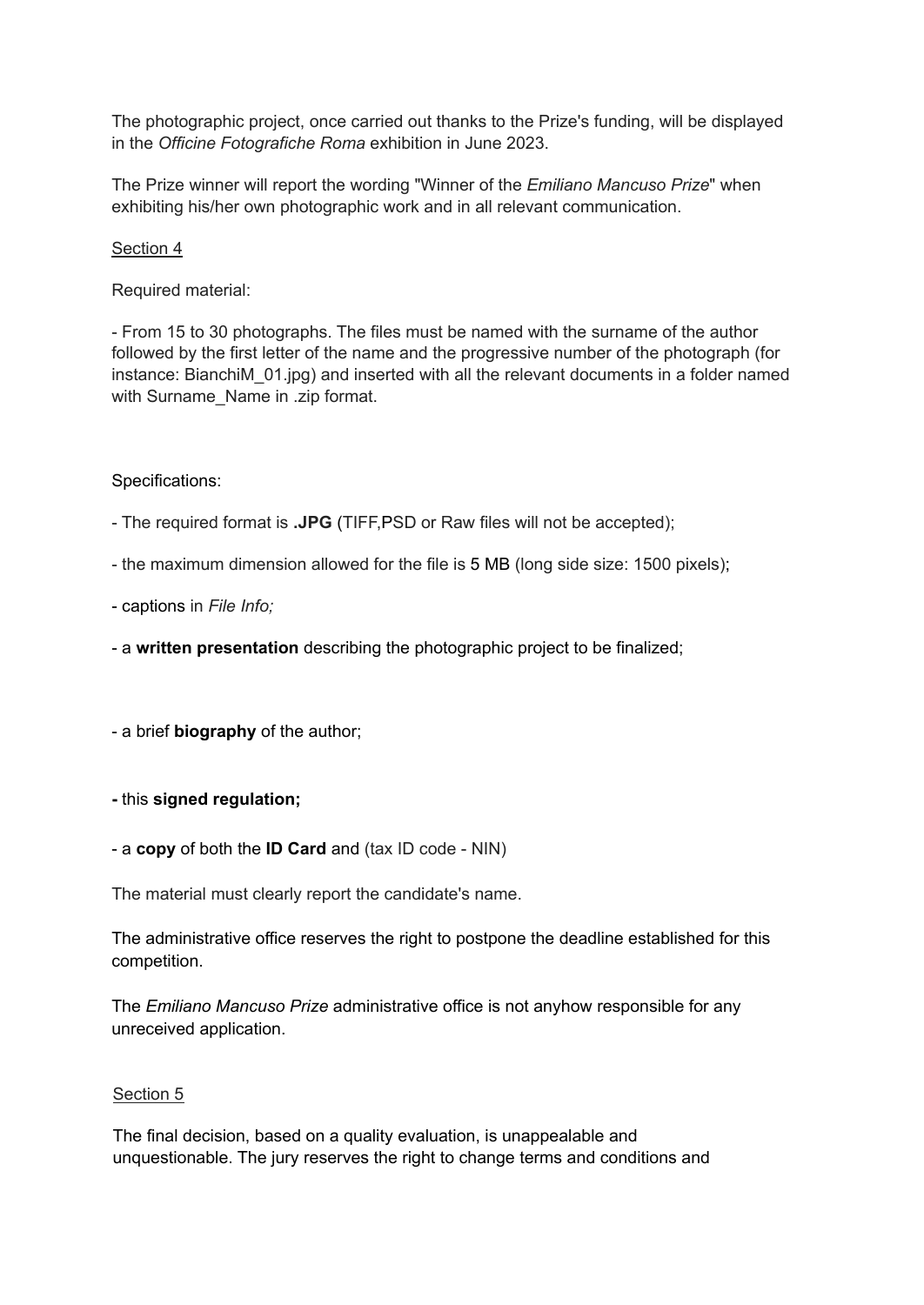procedures of this competition before its ending date. In that case, the jury will provide adequate communication.

The jury does not take on any responsibility in case of any problem or force majeure or "act of god" that may affect the course of this competition or the participation in it.

The jury will be meeting from 15<sup>th</sup> June to 17<sup>th</sup> June 2022. The finalists' shortlist will be announced during the week going from 18<sup>th</sup> to 0<sup>th</sup> June 2022.

The *Emiliano Mancuso Prize* winner will be officially proclaimed on **Sunday 26 th June 2022** within the opening days of **FotoLeggendo** XV edition.

The money prize must be used to cover the general and/or partial costs of the project.

### Section 6

The winner will be required to present a report describing the state of art of the project by sending documentation (photographs, contents, etc.) on 28<sup>th</sup> February 2023.

The winner therefore undertakes to provide **by 30 April 2023** all materials for the production and promotion of the exhibition scheduled for June 2023.

- 4 HD pictures suitable for print and for promoting the exhibition (format TIFF, 300 dpi resolution), accompanied with eventual consent form, caption, copyright, and courtesy (if any).

- a text presenting the project;

- a biography of the author.

- The beneficiaries of the funding are required to indicate, in case of publication of the work following the winning (by press, web and social networks), that the project was carried out with the support of the *Emiliano Mancuso Prize* and will be exhibited in an exhibition at *Officine Fotografiche Roma* in June 2023.

The copyright will be owned by the photographer or by any other person owning the rights.

Until the exhibition planned for June 2023, the winner can't display the project in the same manner, neither in Italy nor abroad. Missing this obligation will cause the exclusion from the Festival as well as the suspension of the money Prize.

The Prize will be paid to the winner by *Officine Fotografiche Roma* in a single transfer under displaying of a receipt and after having verified the compliance with the terms of the competition.